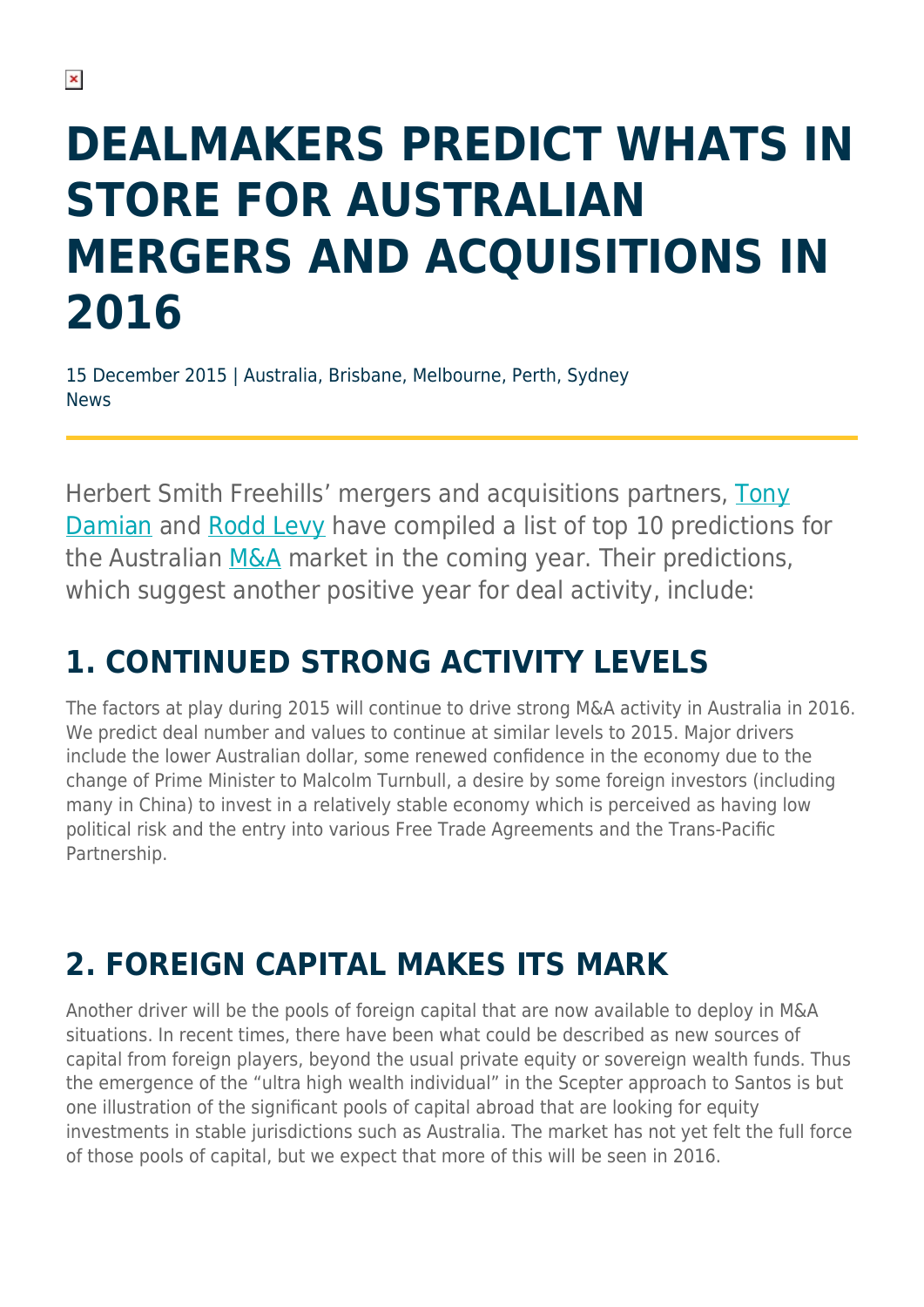# **3. MORE BIG DEALS**

Confidence is a key ingredient to boards signing off on transformational M&A deals. It often takes a few big deals to unlock further big deals. We think that the string of large M&A deals in 2015 will continue to drive confidence for the execution of significant deals in 2016.

#### **4. EVEN FEWER HOSTILE BIDS**

The number of hostile bids in Australia has declined significantly over the last 5 years as bidders have put a high value on having a recommended deal and the benefit of due diligence. We expect this trend will continue. That is not to say there won't be hostile bids there will be - but their share of the mix will fall.

#### **5. SECTORS TO WATCH**

2015 saw activity across a range of sectors. Two sectors that we would call out for heightened activity in 2016 include [resources](https://www.herbertsmithfreehills.com/latest-thinking/sector-focus-energy-mining-and-natural-resources) and financial services, two of our perennial favourites over the years. In resources, we see a continuation of consolidation driven by cost concerns, as well as divestments driven by deleveraging concerns of major players, as driving M&A activity. In financial services, the relentless consideration by banks of the capital costs of certain of their operations is likely to see divestment activity, coupled with some of the smaller and foreign players being in a position to take advantage of those divestments.

#### **6. MORE SCRUTINY FROM FIRB**

An on-going theme over the last few years has been Australia's ever-tightening approach to foreign investment approval. While Australia has a very welcoming attitude to foreign investors, it is a sensitive political issue and the government has responded by proposing lower thresholds for some categories of investment and by seeking to impose tougher conditions on investment proposals. We expect this to continue.

#### **7. THE RISE AND RISE OF SHAREHOLDER ACTIVISM**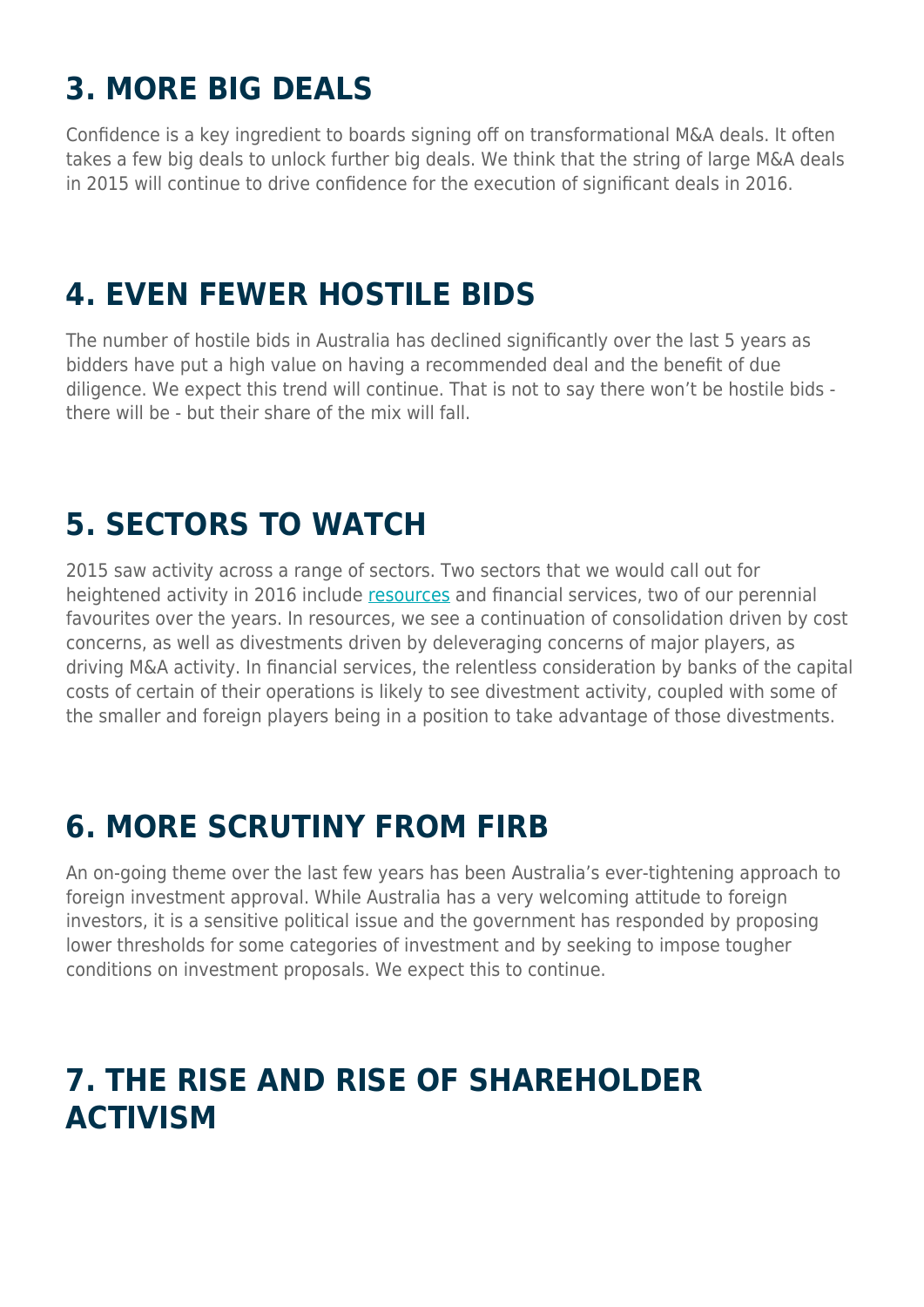The past few years have seen a significant uptake in the level of shareholder activism in Australia. This ranged from board spills (such as the recent changes at Resource Generation), to trying to start or drive particular transactions or corporate activity, or preventing a particular corporate action (e.g. the Allan Gray/Roc Oil scenario). We expect to see more of this in 2016.

#### **8. PRIVATISATIONS**

The Queensland election at the start of 2015 saw an end to an ambitious privatisation program in that State. Nonetheless, there has been significant privatisation activity throughout the remainder of the year and the successes achieved, as well as the wideranging benefits from applying the funds from those privatisations, will see a number of quality assets offered for sale by various governments throughout 2016. We expect the universe of bidders on a number of these assets to be a large one, with the consequence that governments should again do well from these transactions next year.

## **9. FOCUS ON DEAL PROTECTION**

As the market becomes more sophisticated with rival bids, we expect that bidders and targets will renew their focus on deal protection measures, such as break fees, no shop/no talk arrangements, notification rights and matching rights. We expect that the detail of these arrangements will vary more from deal to deal depending on the risk profile of each party. We do not expect a winding back of these arrangements (as has been seen in the UK).

### **10. FEWER TAKEOVERS PANEL APPLICATIONS**

The number of applications to the Panel has drifted downwards over the last few years as the Panel's positions on various issues becomes settled and the Panel has been more prepared to dismiss applications that do not merit its attention. Absent a spate of applications driven by on-going contested bids, we see this trend continuing.

### **REVIEW OF 2015 PREDICTIONS**

Mr Damian and Mr Levy have been making their annual predictions on the state of the M&A market for around a decade. Every 12 months they also reflect on the previous year's predictions, assessing which came true.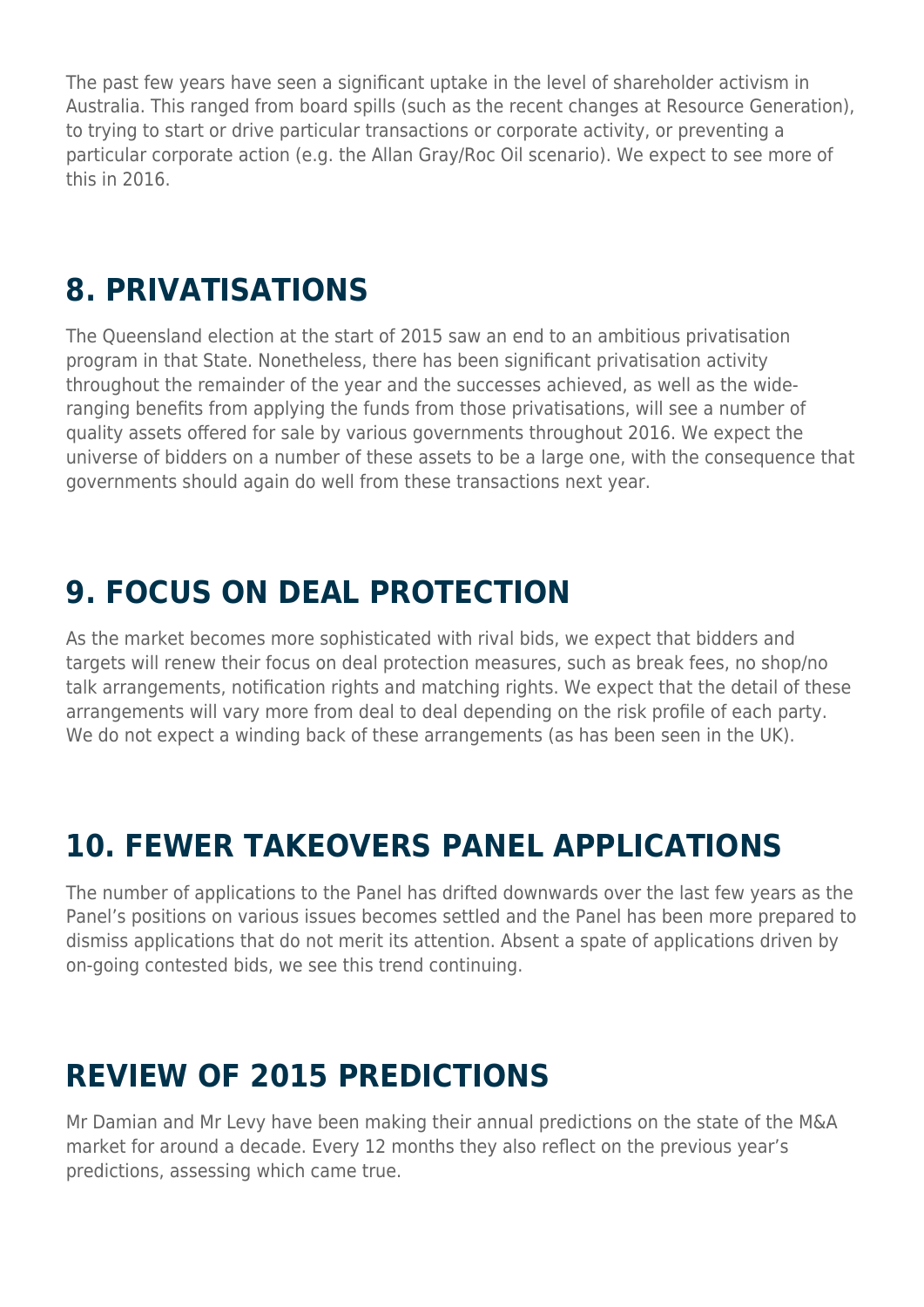The partners did well with their predictions for 2015 and for the first time in a decade have declared that all of their predictions came to pass. The predictions for 2015 were:

- Increased M&A activity
- Sectors to watch (property, resources and financial services)
- Increased M&A activity from Chinese acquirers
- Developments in Chinese regulatory approvals (witness MOFCOM's continuing efforts to streamline processes)
- Target companies to focus more on bidder risk and uncertainties
- Current practice of not disclosing approaches to encourage more approaches to be made (e.g. Japan Post/Toll Holdings)
- Competition law to reform public interest to offset lessening of competition to proceed (note the Government's response to the Harper Review)
- Truth in takeovers rule to remain in full force (e.g. the clarificatory statements by Zijin and Woodside in respect of certain attributed statements in the press)
- Creative deal structures (e.g. the Iron Mountain/Recall solution as regards the cash/scrip consideration mix)
- Limited law reform (claiming this one may have been thrown into doubt by the legislative changes to the foreign investment regime, but let's not get too pedantic).

# **KEY CONTACTS**

If you have any questions, or would like to know how this might affect your business, phone, or email these key contacts.